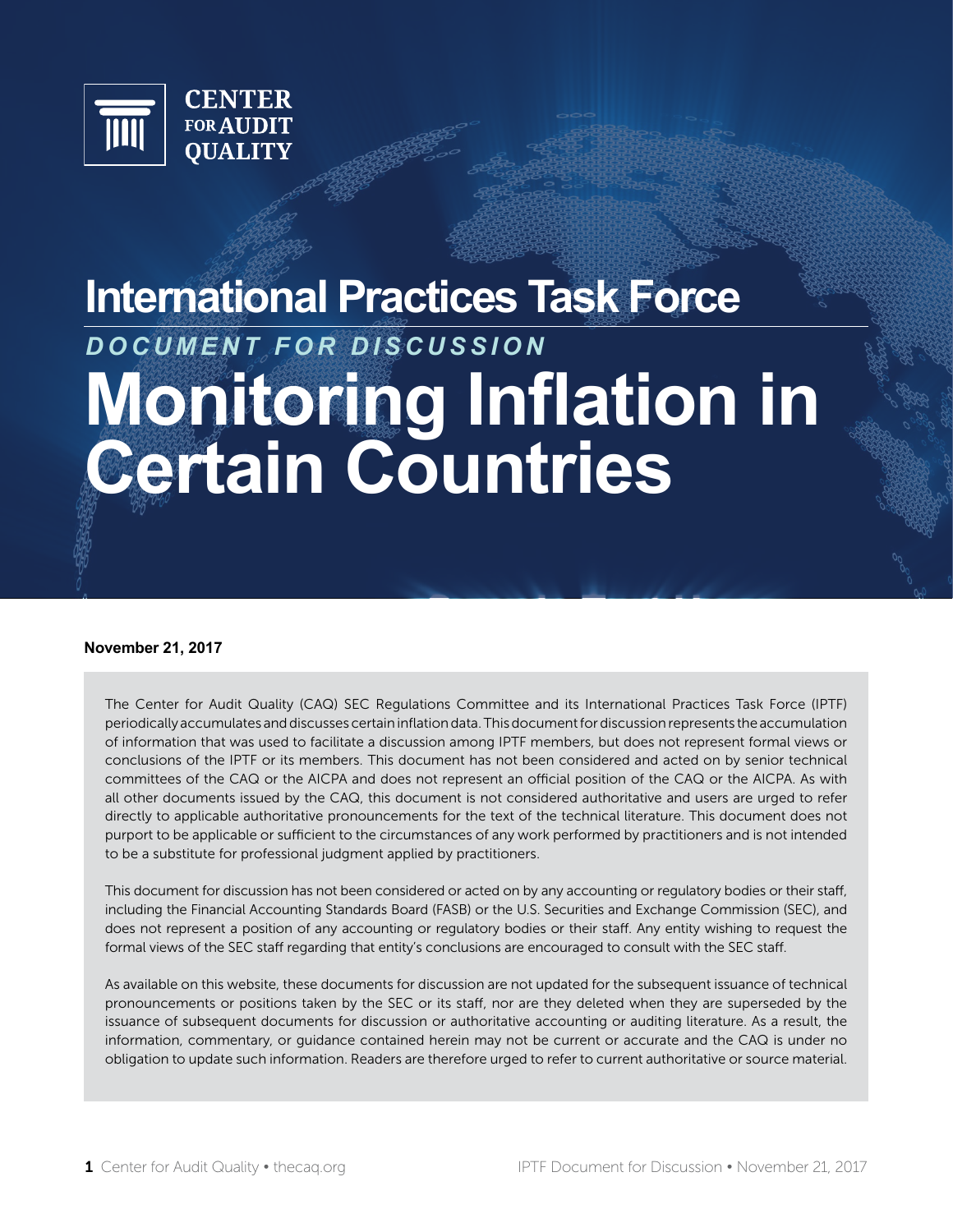## Introduction

Registrants are responsible for monitoring inflation in countries in which they have operations. Under U.S. GAAP (ASC 830), the determination of a highly inflationary economy begins by calculating the cumulative inflation rate for the three-year period that precedes the beginning of the reporting period, including interim reporting periods. If that calculation results in a cumulative inflation rate in excess of 100%, the economy should be considered highly-inflationary in all instances. However, if that calculation results in the cumulative rate being less than 100%, historical inflation rate trends and other pertinent factors should be considered to determine whether such information suggests that classification of the economy as highly inflationary is appropriate. Registrants should be especially prudent when monitoring inflation data in countries where there is a concern about the reliability of the inflation data. Additionally, significant professional judgment is required when determining if there is sufficient evidence to conclude the country should no longer be classified as highly inflationary.

In an effort to facilitate greater consistency, the CAQ International Practices Task Force (the "Task Force") developed a framework for compiling inflation data to assist registrants in monitoring inflation statistics in connection with their determination of the inflationary status of countries in which they have operations. The information herein may be helpful to management in applying ASC 830, in conjunction with its internal controls over financial reporting to reach a conclusion on whether a country's economy should be considered highly-inflationary.

The Task Force compiled cumulative inflation data by country (for those countries for which the International Monetary Fund [IMF] publishes data), and then categorized the countries based on their cumulative inflation rates and the implementation guidance in ASC 830. (See the Appendix for a detailed description of how inflation rates are calculated.) In addition, the Task Force identified countries where *projected* cumulative inflation rates would have been categorized into categories considering the guidance in ASC 830 and in circumstances where there was not consistent reliable data, as follows:

- 1a. Countries with three-year cumulative inflation rates exceeding 100% (ASC 830, Case A)
- 1b. Countries with *projected* three-year cumulative inflation rates greater than 100%
- 2. Countries with three-year cumulative inflation rates exceeding 100% in recent years, but with three-year cumulative inflation rates between 70% and 100% in the most recent calendar year (ASC 830, Case B)
- 3. Countries with recent three-year cumulative inflation rates exceeding 100% after a spike in inflation in a discrete period (ASC 830, Case C)
- 4. Countries with three-year cumulative inflation rates between 70% and 100%, or with a significant (25% or more) increase in inflation during the last calendar year or a significant increase in projected inflation in the current year

There may be additional countries with three-year cumulative inflation rates exceeding 100% or that should be monitored which are not included in the below analysis because the sources used to compile this list do not include inflation data for all countries or current inflation data. One such country, for example, is Syria. Numerous other countries that are not members of the IMF are not included in the WEO reports.

The data referred to herein is derived from the IMF World Economic Outlook Report Database – October, 2017 ("IMF WEO Report"), unless otherwise indicated. The IMF WEO Report presents inflation data on a calendar year basis. Data presented in the IMF WEO Report as estimated is identified with an "E."

While the below data may be a useful resource for registrants, management should have adequate controls to independently verify and analyze any data on which they are basing a conclusion about an economy's highly inflationary status.

Below is a discussion of the countries included in each of the above categories: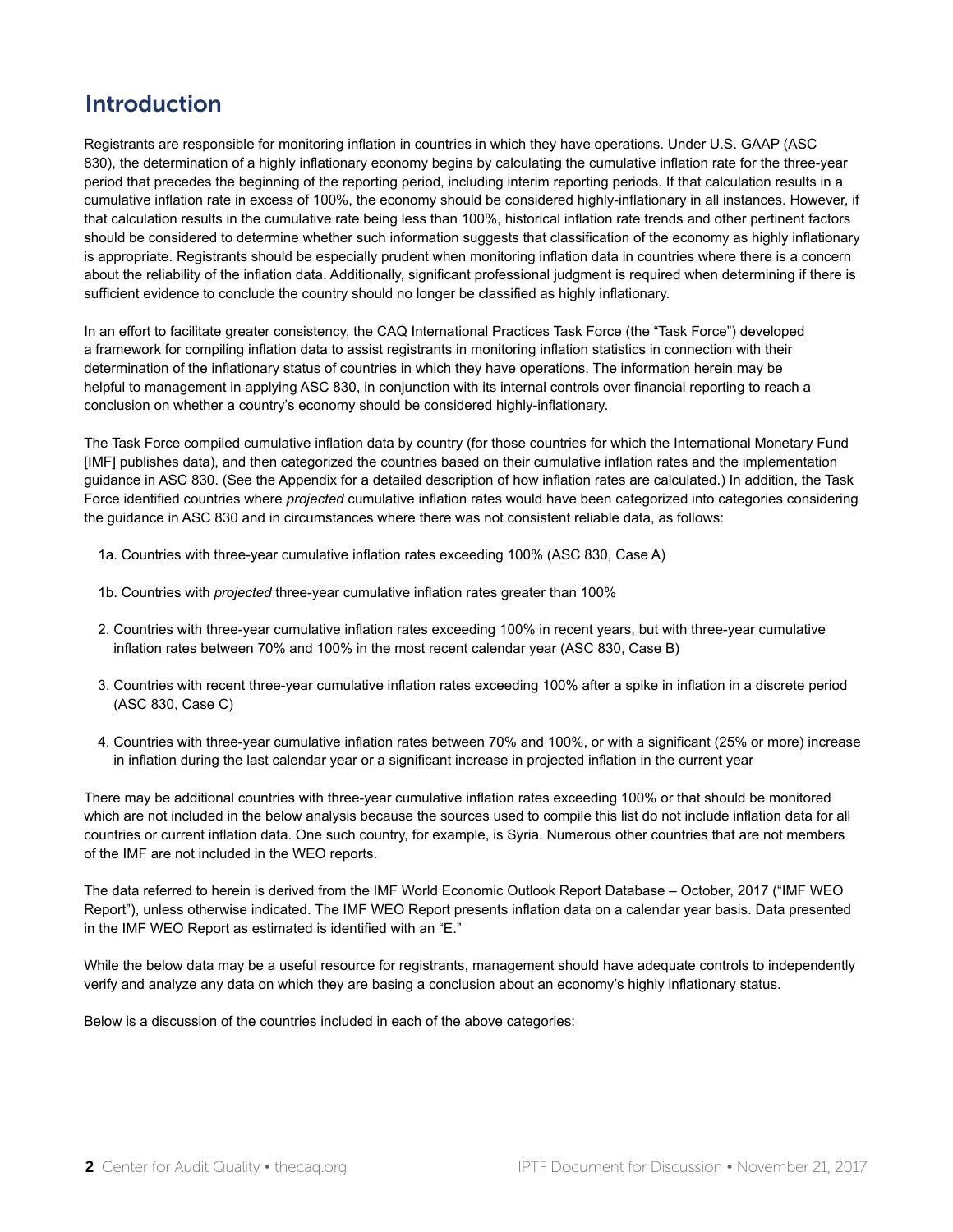# 1a. Countries with three-year cumulative inflation rates exceeding 100%

*Case A in ASC 830-10-55-24 provides an example when the three-year cumulative rate exceeds 100% requiring a company to classify the economy as highly inflationary.*

*According to data obtained from the IMF WEO Report and other sources identified below, the following countries have threeyear cumulative inflation rates exceeding 100%:*

|                                                               |                            | <b>ACTUAL</b> |                                 |               |                    |                  |  |
|---------------------------------------------------------------|----------------------------|---------------|---------------------------------|---------------|--------------------|------------------|--|
|                                                               | <b>Calendar Year</b>       | 2013          | 2014                            | 2015          | 2016               | 2017             |  |
| <b>South Sudan</b>                                            | Annual inflation rate      | $-9%$         | 10%                             | 110%          | 480%               | 111%             |  |
|                                                               | Cumulative three-year rate |               |                                 |               | 1,237%             | 2,472%           |  |
|                                                               |                            |               |                                 | <b>ACTUAL</b> |                    | <b>PROJECTED</b> |  |
|                                                               | <b>Calendar Year</b>       | 2013          | 2014                            | 2015          | 2016               | 2017             |  |
| <b>Suriname</b>                                               | Annual inflation rate      | 1%            | 4%                              | 25%           | 52%                | 9%               |  |
|                                                               | Cumulative three-year rate |               |                                 |               | 98%                | 108%             |  |
|                                                               |                            |               |                                 | <b>ACTUAL</b> |                    |                  |  |
|                                                               | <b>Calendar Date</b>       |               | June 30, 2017<br>March 31, 2017 |               | September 30, 2017 |                  |  |
| Actual subsequent to 2016                                     |                            | 42%           |                                 | 20%           |                    | 12%              |  |
| (Source: Suriname Central<br><b>Bank/National Statistics)</b> | Annual inflation rate      |               |                                 |               |                    |                  |  |

|           |                            |      | <b>ACTUAL</b> |      | <b>PROJECTED</b> |         |
|-----------|----------------------------|------|---------------|------|------------------|---------|
|           | Calendar Year              | 2013 | 2014          | 2015 | 2016             | 2017    |
| Venezuela | Annual inflation rate      | 57%  | 65%           | 160% | 303%             | 1.133%  |
|           | Cumulative three-year rate |      |               |      | 1,622%           | 12.792% |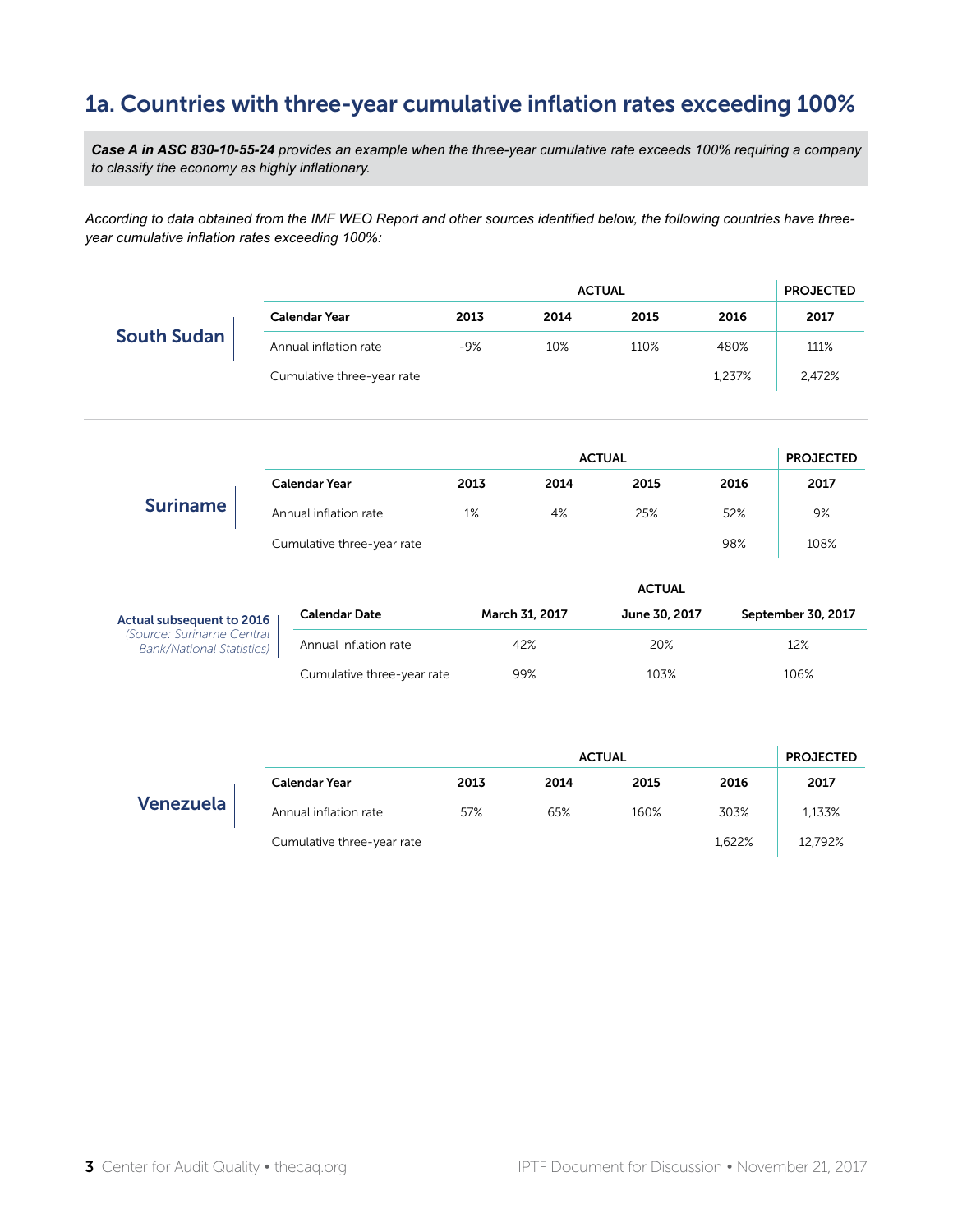# 1b. Countries with *projected* three-year cumulative inflation rates greater than 100%

*According to data obtained from the IMF WEO Report, the following countries have projected three-year cumulative inflation rates greater than 100% but have not yet exceeded 100% as of the most recent year-end and any subsequent monthly data available as of the meeting date. Under ASC 830-10-45-12, an economy must be classified as highly inflationary when the cumulative three-year rate exceeds 100% (although other factors could indicate they may be highly inflationary sooner). Registrants should have appropriate controls in place to monitor more current reported inflation data and consider other pertinent economic indicators to determine if and when the following countries should be considered highly inflationary:*

|                        | <b>ACTUAL</b>              |      |      |               |         |      | <b>PROJECTED</b> |
|------------------------|----------------------------|------|------|---------------|---------|------|------------------|
|                        | <b>Calendar Year</b>       | 2013 | 2014 | 2015          | 2016    | 2017 | 2018             |
| Angola                 | Annual inflation rate      | 8%   | 7%   | 14%           | 42% E   | 23%  | 18%              |
|                        | Cumulative three-year rate |      |      |               | 74% E   | 100% | 106%             |
|                        |                            |      |      | <b>ACTUAL</b> |         |      | <b>PROJECTED</b> |
|                        | <b>Calendar Year</b>       | 2013 | 2014 | 2015          | 2016    | 2017 | 2018             |
| Libya                  | Annual inflation rate      | 2%   | 7%   | 16%           | 30%     | 35%  | 30%              |
|                        | Cumulative three-year rate |      |      |               | 61%     | 103% | 128%             |
|                        |                            |      |      | <b>ACTUAL</b> |         |      | <b>PROJECTED</b> |
|                        | <b>Calendar Year</b>       | 2013 | 2014 | 2015          | 2016    | 2017 | 2018             |
| Argentina <sup>1</sup> | Annual inflation rate      | 11%  | 24%  | *             | $\star$ | 22%  | 17%              |
|                        | Cumulative three-year rate |      |      |               |         | 105% | n/a              |

\* The IMF WEO Report does not provide annual inflation data for 2015 or 2016 and includes a warning about the data. See footnote 2.

The three-year cumulative inflation rates presented below were not reported in the October 2017 IMF WEO report, but were calculated based on monthly amounts from various indices published by the National Institute of Statistics and Census of Argentina (INDEC), as follows:

| Indices Considered |                                                                                                                                                                                                                                                                                               | As of 9/30/16 | As of 12/31/16 | As of 3/31/17 | As of 6/30/17 | As of 9/30/17 |
|--------------------|-----------------------------------------------------------------------------------------------------------------------------------------------------------------------------------------------------------------------------------------------------------------------------------------------|---------------|----------------|---------------|---------------|---------------|
|                    | Various indices used - Greater Buenos Aires (CPI-GBA) to<br>December 2013, IPCNu January 2014 to October 2015, City of<br>Buenos Aires only index (IPC-BA) November 2015 to April 2016,<br>new CPI-GBA from May 2016 to May 2017, new National Index<br>from June 2017 to relevant period-end | 100.2%        | 104.2%         | 97.3%         | 98.5%         | 100.3%        |
|                    | Same as #1 except that the San Luis province index (IPC-SL) was<br>used instead of the IPC-BA for November 2015 to April 2016                                                                                                                                                                 | 98.3%         | 1022%          | 95.5%         | 96.6%         | 98.3%         |
| 3                  | National Wholesale Price Index (WPI)                                                                                                                                                                                                                                                          | 93.5%         | 90.9%          | 75.9%         | 72.8%         | 74.4%         |

The WPI is included for consideration for the following reasons:

► Concerns about the accuracy and consistency of published CPI data,

► The CPI data is not a national average, and

► The WPI has consistently provided national coverage and historically has been viewed as the most relevant and reliable inflation measure by practitioners since Argentina moved to International Financial Reporting Standards (IFRS).

<sup>1</sup> The October 2017 IMF WEO report provides projections for 2017, but does not provide data for 2015 and 2016. Inflation data for 2014 was determined under the IPCNu and 2013 was determined under the CPI-GBA.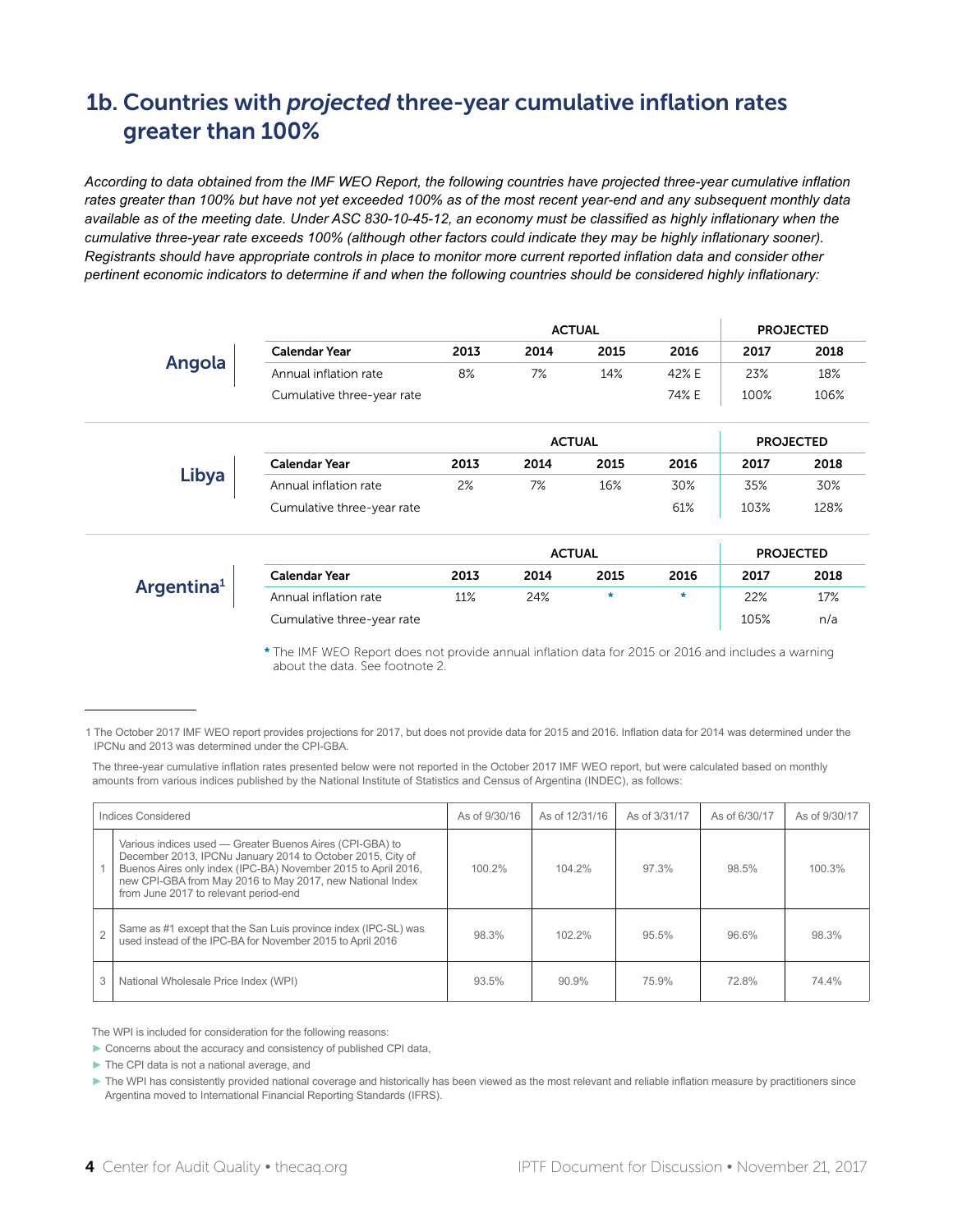Note: The IMF WEO Report does not provide annual inflation data for 2015 or 2016 and includes a warning about the data.<sup>2</sup>

In addition to Argentina's projected three-year cumulative inflation rate exceeding 100%, there is also a concern about the reliability of inflation data provided by the government as indicated by the IMF WEO's warning. Registrants should be especially prudent when monitoring inflation data and determining if an economy should be considered highly inflationary in countries such as Argentina, among others, where there is a concern about the reliability of the inflation data. As such, registrants with material operations in this country should consider additional available information in making their judgment.

The Task Force notes that in late December 2016, certain U.S. accounting firms submitted a white paper to the SEC staff in the Office of the Chief Accountant (OCA) that indicated that the firms would not require a registrant to consider Argentina's economy as highly inflationary under U.S. GAAP for the reporting period from October 1, 2016 to December 31, 2016. The SEC staff, after reviewing the white paper submitted by the firms, stated that it would not object to a calendar year-end registrant's determination that Argentina's economy would not be considered highly inflationary under U.S. GAAP for the reporting period from October 1, 2016 to December 31, 2016.

The SEC staff indicated that registrants with Argentine operations should continue to closely monitor the economic environment within the country, and have appropriate processes in place to identify relevant inflation data in order to determine whether Argentina should be considered a highly inflationary economy on an ongoing basis.

The three-year cumulative inflation rates presented above reflect inflation data published by INDEC. The data subsequent to September 30, 2016 is consistent with the data as of September 30, 2016, with the WPI (the only consistently calculated national index) improving in 2017.

<sup>2</sup> The IMF WEO Report included the following warning: "The consumer price data for Argentina before December 2013 reflect the consumer price index (CPI) for the Greater Buenos Aires Area (CPI-GBA), while from December 2013 to October 2015 the data reflect the national CPI (IPCNu). The new government that took office in December 2015 discontinued the IPCNu, stating that it was flawed, and released a new CPI for the Greater Buenos Aires Area on June 15, 2016 (a new national index has been disseminated starting June 2017). At its November 9, 2016, meeting, the IMF Executive Board considered the new CPI series to be in line with international standards and lifted the declaration of censure issued in 2013. Given the differences in geographical coverage, weights, sampling, and methodology of these series, the average CPI inflation for 2014, 2015, and 2016 and end-of period inflation for 2015 and 2016 are not reported in the October 2017 World Economic Outlook."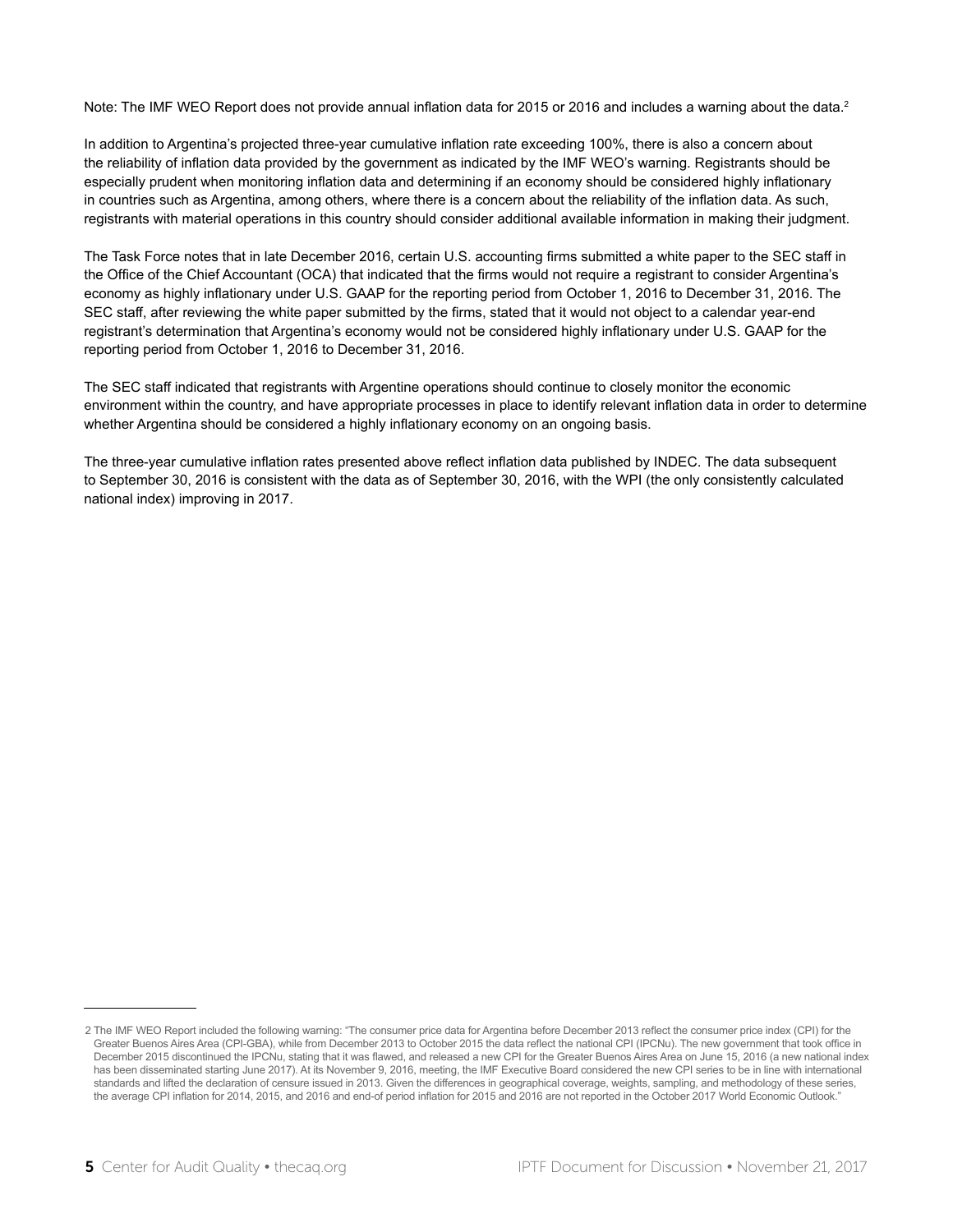# 2. Countries with three-year cumulative inflation rates exceeding 100% in recent years, but with three-year cumulative inflation rates between 70% and 100% in the most recent calendar year

*Case B in ASC 830-10-55-25 provides an illustrative example of a country where an economy continues to be classified as highly inflationary even though the three-year cumulative rate is below 100% because there is no evidence to suggest that the drop below 100% is other than temporary and annual inflation has been high on a consistent basis.*

*Countries in this category should be monitored by management, who should apply judgment in determining when there is sufficient evidence to conclude the country should no longer be classified as highly inflationary.*

|              |                            |      |      | <b>ACTUAL</b> |      |      | <b>PROJECTED</b> |
|--------------|----------------------------|------|------|---------------|------|------|------------------|
|              | Calendar Year              | 2013 | 2014 | 2015          | 2016 | 2017 | 2018             |
| <b>Sudan</b> | Annual inflation rate      | 42%  | 26%  | 13%           | 30%  | 21%  | 17%              |
|              | Cumulative three-year rate | 144% | 158% | 101%          | 85%  | 78%  | 85%              |

#### 3. Countries with recent three-year cumulative inflation rates exceeding 100% after a spike in inflation in a discrete period

*Case C in ASC 830-10-55-26 provides an illustrative example where a country's economy no longer exceeds 100% for the cumulative three-year rate and the classification as highly inflationary resulted from an isolated spike in annual inflation. ASC 830-10-55-26 states that this country's economy should no longer be classified as highly inflationary.*

*According to data obtained from the IMF WEO Report and other sources identified below, the following country's three-year cumulative inflation rates have exceeded 100% after a spike in inflation in a discrete period. Countries in this category should*  be monitored by management, who should apply judgment in determining when there is sufficient evidence to conclude *whether the country should be, or should no longer be, classified as highly inflationary:*

|                                       |                               |                            | <b>ACTUAL</b><br><b>PROJECTED</b> |                |      |               |      |                    |  |  |
|---------------------------------------|-------------------------------|----------------------------|-----------------------------------|----------------|------|---------------|------|--------------------|--|--|
|                                       |                               | <b>Calendar Year</b>       | 2013                              | 2014           | 2015 | 2016          | 2017 | 2018               |  |  |
| <b>Ukraine</b>                        | 0.5%<br>Annual inflation rate |                            |                                   | 25%            | 43%  | 12%           | 10%  | 7%                 |  |  |
|                                       |                               | Cumulative three-year rate |                                   |                |      | 101%          | 77%  | 32%                |  |  |
|                                       |                               |                            |                                   |                |      | <b>ACTUAL</b> |      |                    |  |  |
| Actual subsequent to 2016             |                               | <b>Calendar Date</b>       |                                   | March 31, 2017 |      | June 30, 2017 |      | September 30, 2017 |  |  |
| (Source: National Bank of<br>Ukraine) |                               | Annual inflation rate      |                                   | 15%            |      | 16%           |      | 16%                |  |  |
|                                       |                               | Cumulative three-year rate |                                   | 103%           |      | 95%           |      | 91%                |  |  |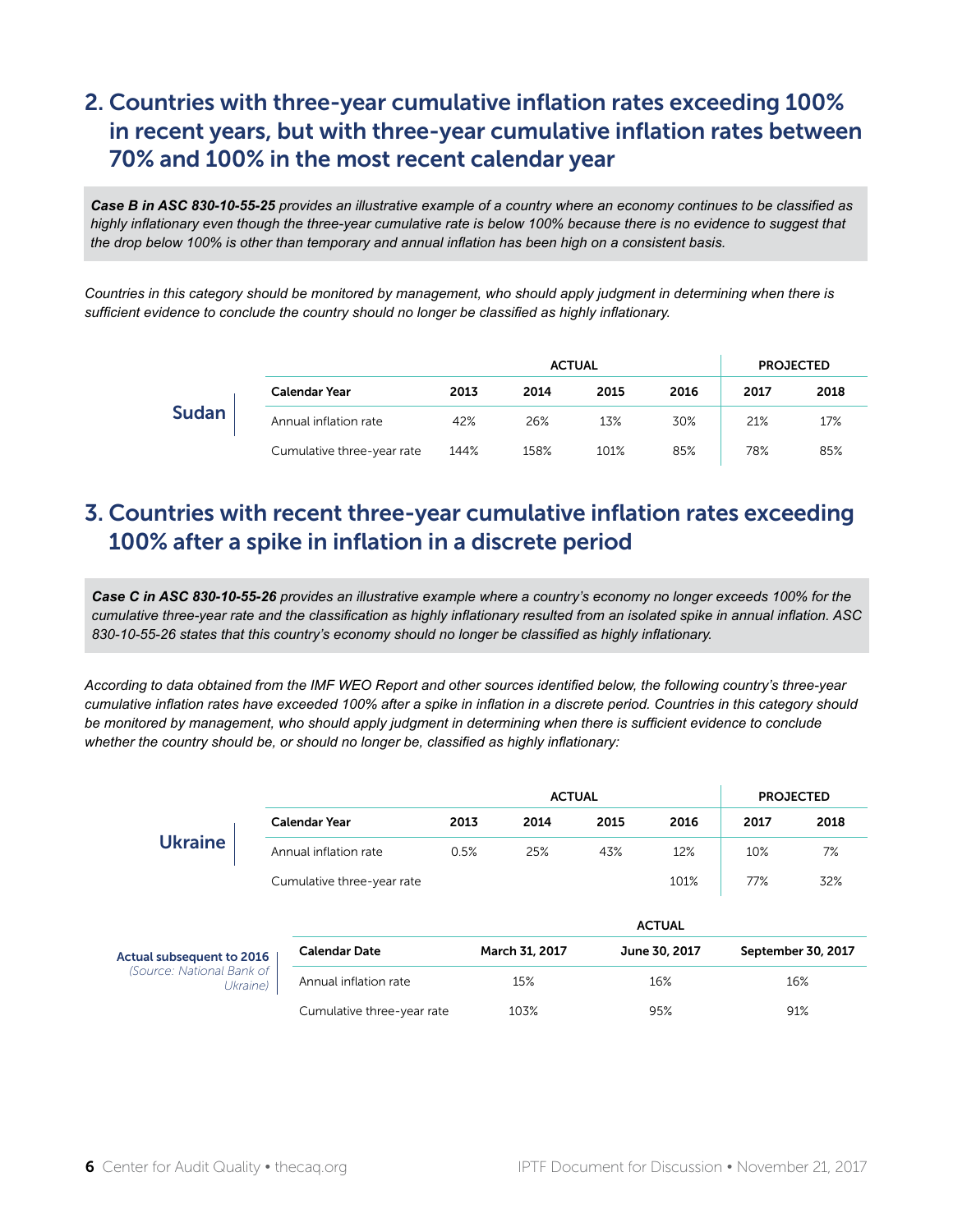# 4. Countries with projected three-year cumulative inflation rates between 70% and 100%, or with a significant (25% or more) increase in inflation during the last calendar year or a significant increase in projected inflation in the current year

*According to data obtained from the IMF WEO Report, the following countries have projected three-year cumulative inflation rates between 70% and 100%, or a significant (25% or more) increase in inflation during the last calendar year or a significant increase in projected inflation in the current year. Accordingly, registrants should have appropriate controls in place to monitor reported inflation data.*

|                            |      |      | <b>ACTUAL</b> |       |      | <b>PROJECTED</b> |
|----------------------------|------|------|---------------|-------|------|------------------|
| Calendar Year              | 2013 | 2014 | 2015          | 2016  | 2017 | 2018             |
| Annual inflation rate      | 1%   | 1%   | 1%            | 24% E | 50%  | 40%              |
| Cumulative three-year rate |      |      |               | 26% E | 87%  | 160%             |

Similar to the situation in Argentina, the IMF WEO Report does not include actual inflation data for the Democratic Republic of Congo for 2016. This fact, in combination with the significant change in rates, indicates that determining if prior year inflation data is reliable may be subject to significant professional judgment. As such, registrants with material operations in this country should consider additional available information in making their judgment.

|              | <b>ACTUAL</b><br><b>PROJECTED</b> |      |      |      |      |      |      |  |
|--------------|-----------------------------------|------|------|------|------|------|------|--|
|              | <b>Calendar Year</b>              | 2013 | 2014 | 2015 | 2016 | 2017 | 2018 |  |
| <b>Egypt</b> | Annual inflation rate             | 10%  | 8%   | 11%  | 14%  | 30%  | 12%  |  |
|              | Cumulative three-year rate        |      |      |      | 37%  | 65%  | 65%  |  |

|       |                            |      |       | <b>ACTUAL</b> |       | <b>PROJECTED</b> |      |  |
|-------|----------------------------|------|-------|---------------|-------|------------------|------|--|
|       | <b>Calendar Year</b>       | 2013 | 2014  | 2015          | 2016  | 2017             | 2018 |  |
| Yemen | Annual inflation rate      | 8% E | 10% E | 19% E         | 22% E | 23%              | 24%  |  |
|       | Cumulative three-year rate |      |       |               | 59% E | 78%              | 86%  |  |

The IMF WEO Report does not include actual historical inflation data for the Yemen, which indicates the reliability of the data may be subject to significant professional judgment. As such, registrants with material operations in this country should consider additional available information in making their judgment.

Democratic Republic of **Congo**